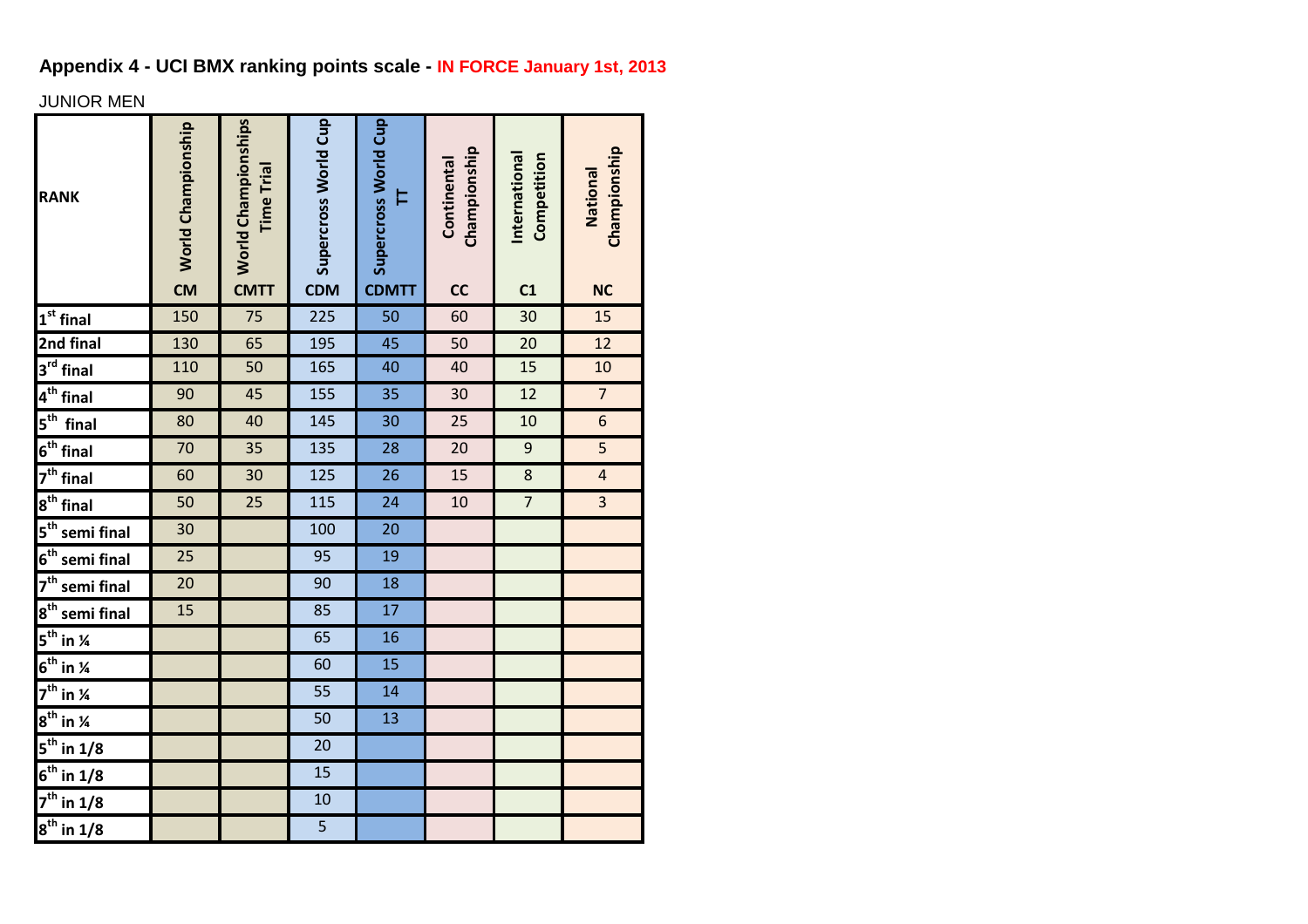### JUNIOR WOMEN

| <b>RANK</b>                      | <b>S</b> World Championship | World Championships<br><b>Time Trial</b><br><b>CMTT</b> | Supercross World Cup<br><b>CDM</b> | Supercross World Cup<br>Ξ<br><b>CDMTT</b> | Championship<br>Continental<br>cc | International<br>Competition<br>C <sub>1</sub> | Championship<br>National<br><b>NC</b> |
|----------------------------------|-----------------------------|---------------------------------------------------------|------------------------------------|-------------------------------------------|-----------------------------------|------------------------------------------------|---------------------------------------|
| $1st$ final                      | 150                         | 75                                                      | 225                                | 50                                        | 60                                | 30                                             | 15                                    |
| 2nd final                        | 130                         | 65                                                      | 195                                | 45                                        | 50                                | 20                                             | 12                                    |
| 3 <sup>rd</sup> final            | 110                         | 50                                                      | 165                                | 40                                        | 40                                | 15                                             | 10                                    |
| $4th$ final                      | 90                          | 45                                                      | 155                                | 35                                        | 30                                | 12                                             | $\overline{7}$                        |
| $5th$ final                      | 80                          | 40                                                      | 145                                | 30                                        | 25                                | 10                                             | $\boldsymbol{6}$                      |
| $6th$ final                      | 70                          | 35                                                      | 135                                | 28                                        | 20                                | 9                                              | $\overline{\mathbf{5}}$               |
| $\overline{7}^{\text{th}}$ final | 60                          | 30                                                      | 125                                | 26                                        | 15                                | $\bf 8$                                        | $\overline{a}$                        |
| $8th$ final                      | 50                          | 25                                                      | 115                                | 24                                        | 10                                | $\overline{7}$                                 | $\overline{\mathbf{3}}$               |
| 5 <sup>th</sup> semi final       | 30                          |                                                         | 100                                | 20                                        |                                   |                                                |                                       |
| 6 <sup>th</sup> semi final       | 25                          |                                                         | 95                                 | 19                                        |                                   |                                                |                                       |
| 7 <sup>th</sup> semi final       | 20                          |                                                         | 90                                 | 18                                        |                                   |                                                |                                       |
| $8th$ semi final                 | 15                          |                                                         | 85                                 | 17                                        |                                   |                                                |                                       |
| $5^{\text{th}}$ in $\frac{1}{4}$ |                             |                                                         | 65                                 | 16                                        |                                   |                                                |                                       |
| $6th$ in $\frac{1}{4}$           |                             |                                                         | 60                                 | 15                                        |                                   |                                                |                                       |
| $7^{\text{th}}$ in $\frac{1}{4}$ |                             |                                                         | 55                                 | 14                                        |                                   |                                                |                                       |
| $8^{\text{th}}$ in $\frac{1}{4}$ |                             |                                                         | 50                                 | 13                                        |                                   |                                                |                                       |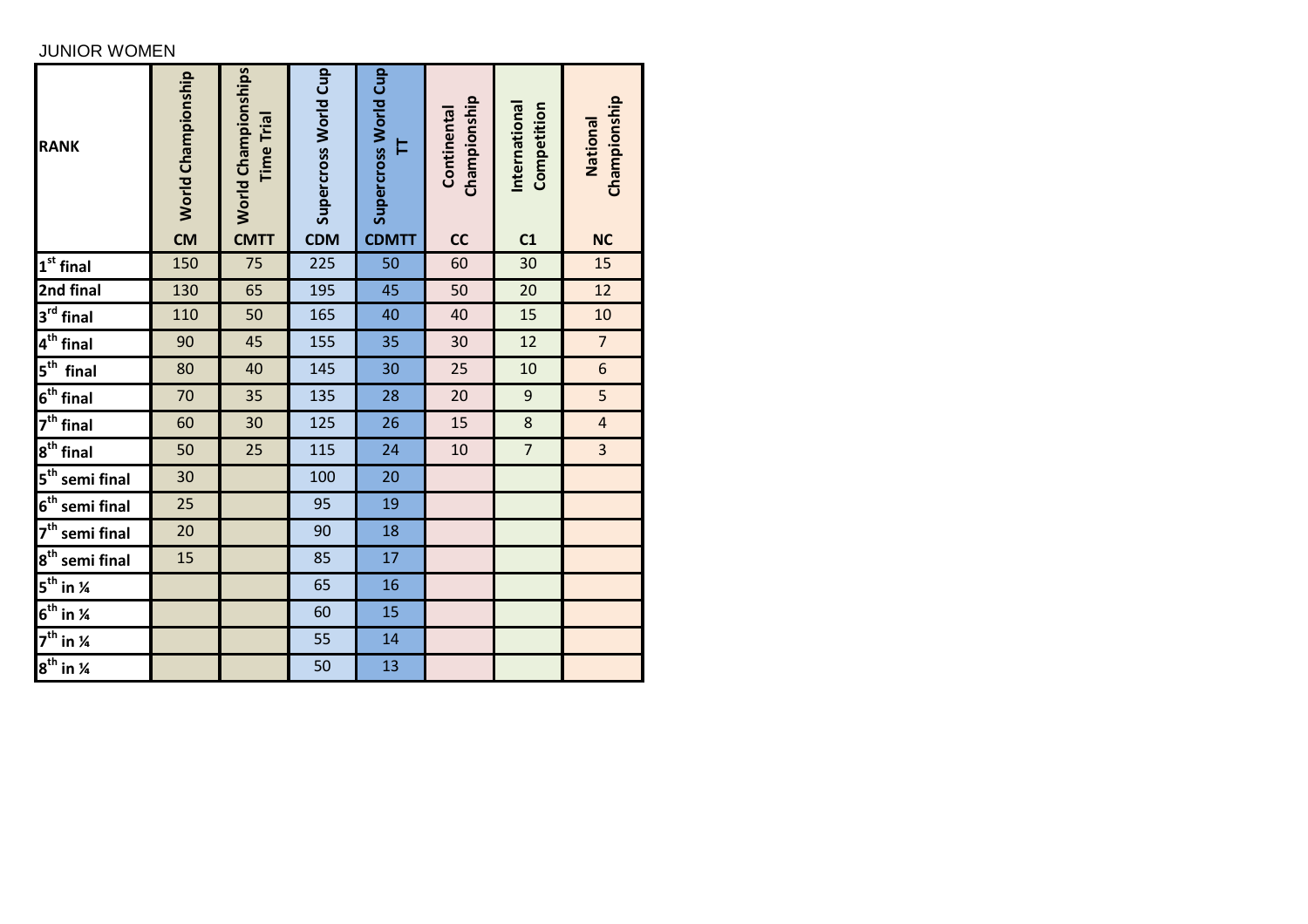### ELITE WOMEN

| <b>RANK</b>                             | Olympic Games<br>OG | World Championship<br><b>CM</b> | World Championships<br><b>Time Trials</b><br><b>CMTT</b> | Supercross World Cup<br><b>CDM</b> | Supercross World Cup<br>⊨<br><b>CDMTT</b> | Championship<br>Continental<br>cc | International<br>Competition<br>C <sub>1</sub> | Championship<br>National<br><b>NC</b> |
|-----------------------------------------|---------------------|---------------------------------|----------------------------------------------------------|------------------------------------|-------------------------------------------|-----------------------------------|------------------------------------------------|---------------------------------------|
| $1st$ final                             | 350                 | 300                             | 150                                                      | 225                                | 50                                        | 120                               | 50                                             | 30                                    |
| 2nd final                               | 300                 | 250                             | 130                                                      | 195                                | 45                                        | 105                               | 45                                             | 20                                    |
| $3^{rd}$ final                          | 250                 | 200                             | 100                                                      | 165                                | 40                                        | 90                                | 40                                             | 15                                    |
| 4 <sup>th</sup> final                   | 200                 | 185                             | 95                                                       | 155                                | 35                                        | 75                                | 35                                             | 10                                    |
| $5^{\text{th}}$<br>final                | 190                 | 170                             | 85                                                       | 145                                | 30                                        | 60                                | 30                                             | $\bf 8$                               |
| $6th$ final                             | 180                 | 155                             | 75                                                       | 135                                | 28                                        | 50                                | 28                                             | $\boldsymbol{6}$                      |
| 7 <sup>th</sup> final                   | 170                 | 140                             | 65                                                       | 125                                | 26                                        | 40                                | 26                                             | $\overline{4}$                        |
| $8th$ final                             | 160                 | 125                             | 55                                                       | 115                                | 24                                        | 30                                | 24                                             | $\overline{2}$                        |
| $5^{\text{th}}$<br>semi final           | 125                 | 115                             | 50 (9)                                                   | 100                                | 20(9)                                     | 25                                |                                                |                                       |
| $6th$ semi final                        | 120                 | 110                             | 45 (10)                                                  | 95                                 | 19 (10)                                   | 20                                |                                                |                                       |
| 7 <sup>th</sup> semi final              | 115                 | 105                             | 40 (11)                                                  | 90                                 | 18 (11)                                   | 15                                |                                                |                                       |
| $8th$ semi final                        | 110                 | 100                             | 35(12)                                                   | 85                                 | 17 (12)                                   | 10                                |                                                |                                       |
| $5^{\text{th}}$ in $\frac{1}{4}$        | 90                  | 80                              | 30(13)                                                   | 65                                 | 16 (13)                                   |                                   |                                                |                                       |
| $6^{th}$ in $\frac{1}{4}$               | 80                  | 70                              | 25(14)                                                   | 60                                 | 15 (14)                                   |                                   |                                                |                                       |
| $\overline{7^{th}}$ in $\overline{1/4}$ | 70                  | 60                              | 20(15)                                                   | 55                                 | 14 (15)                                   |                                   |                                                |                                       |
| $8^{\text{th}}$ in $\frac{1}{4}$        | 60                  | 50                              | 15 (16)                                                  | 50                                 | 13 (16)                                   |                                   |                                                |                                       |